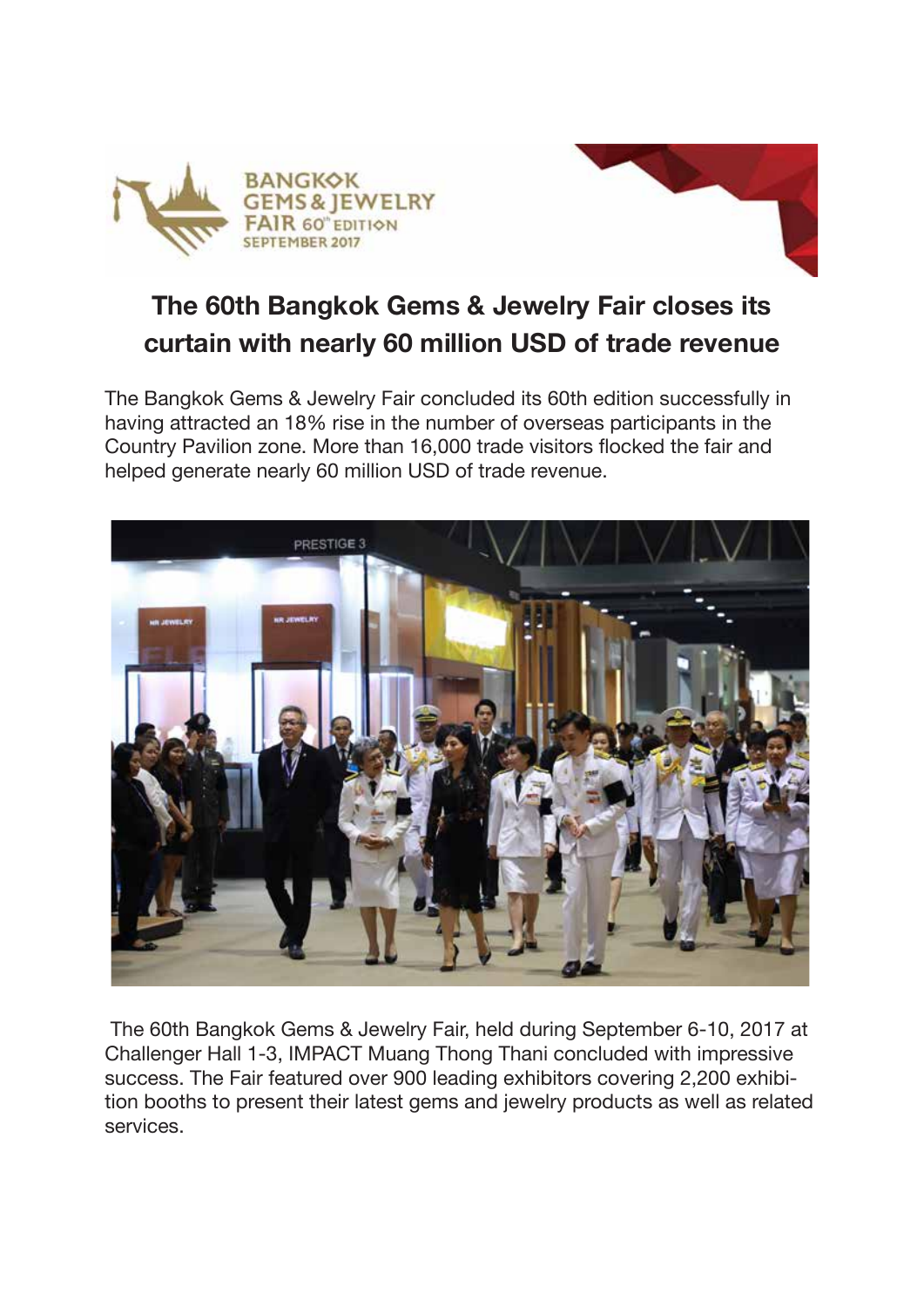

Ms. Malee Choklumlerd, Director General of the Department of International Trade Promotion (DITP) revealed that "The 60th BGJF reached its goal in having attracted a good number of buyers. Apart from Thai exhibitors in a total of 659 companies in 1,897 booths, we are much satisfied with the number of overseas participants who joined the Country Pavilion such as Hong Kong, Japan, Turkey, Poland, Taiwan, Singapore, Cambodia, Sri Lanka, and South Africa. At the end of the fair, the number of overseas exhibitors was reportedly increased by 18% compared to that of the previous fair. Meanwhile, the fair attracted some 16,000 visitors and buyers and generated a total of 59,210,685 USD, a 28.94% increase from the previous fair. The figure comprise a total of 9,664,354 USD worth of immediate purchase order, a 205.77% rise compared to BGJF59, and a total of 49,546,331 USD worth of one-year purchase order."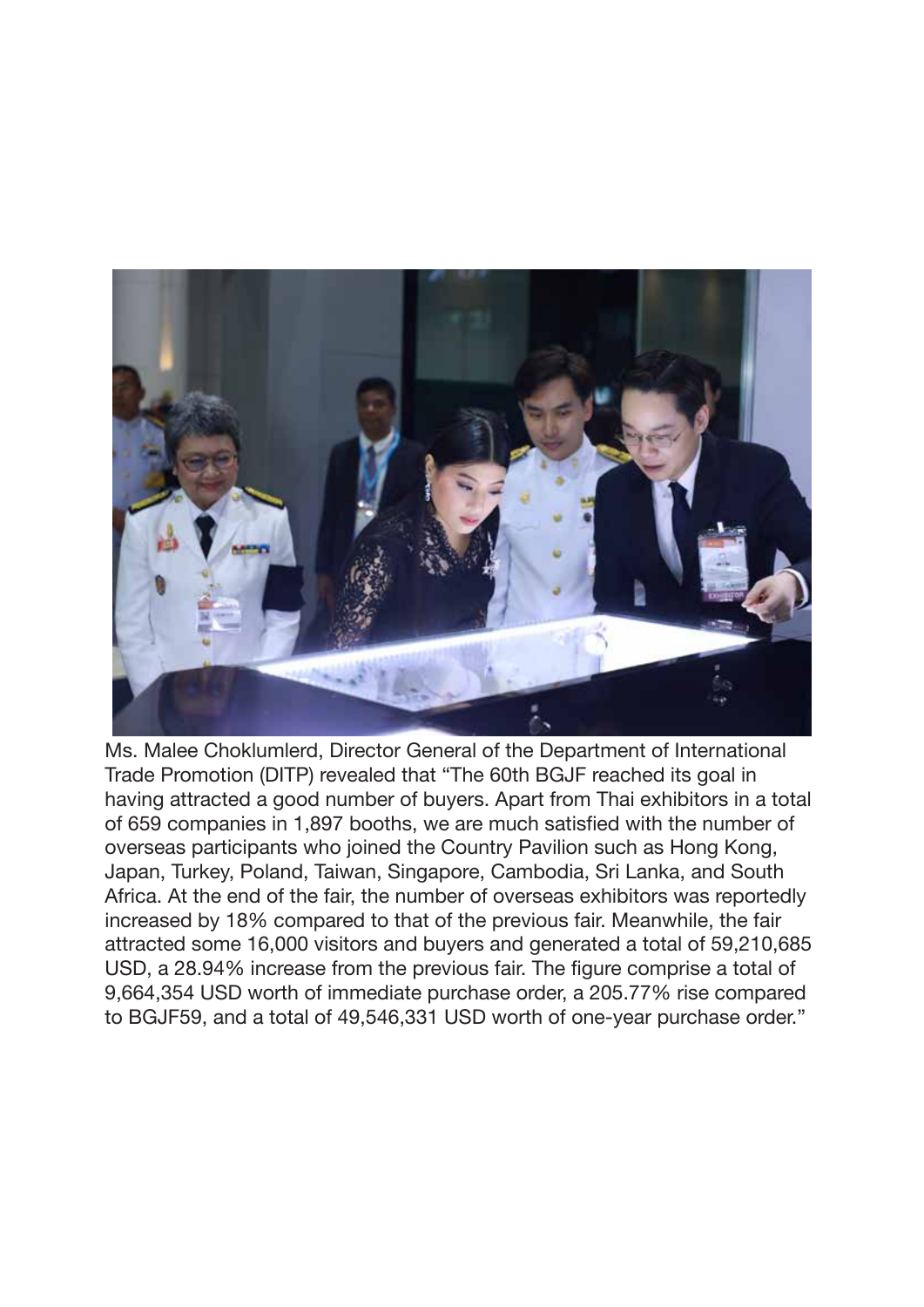

"In line with the government's policy in propelling Thailand towards the position of world's gems and jewelry hub, the Bangkok Gems & Jewelry Fair serves as an effective marketing tool by providing golden opportunity for gems and jewelry enterprises, especially local SMEs and emerging designers with high potential to embark into international markets as well as introduce their outstanding creations for the world to see. From this perspective, it will surely help generating income, enhance business expansion and increase the country's export value of gems and jewelry where in 2016, Thailand ranked the world's number 10 largest gems and jewelry exporter."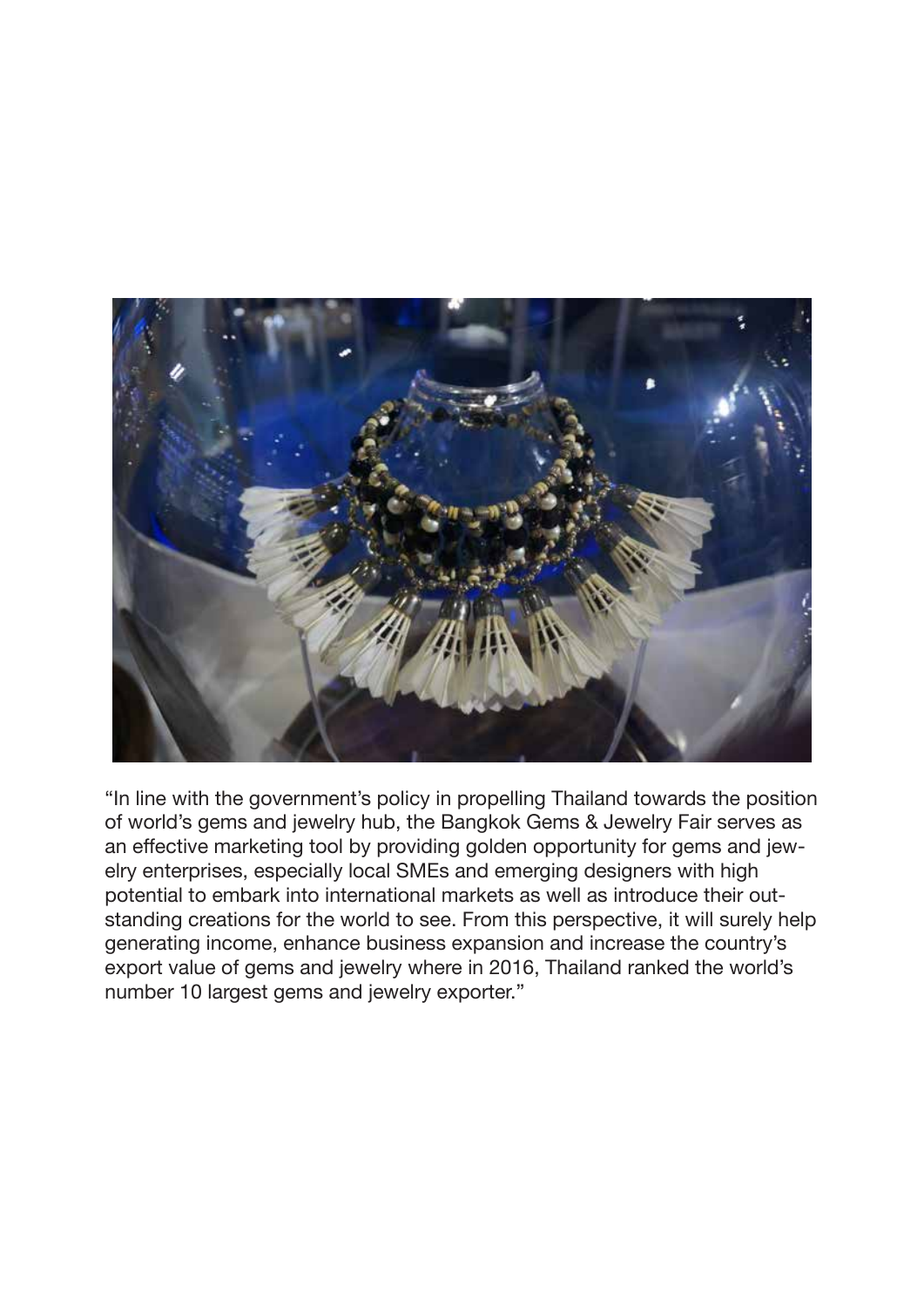

In addition, to celebrate the 60th edition of the Fair, HRH Princess Sirivannavari Nariratana graciously presided over the opening ceremony, Her Royal Highness later chaired the ribbon-cutting ceremony of the SIRIVANNAVARI's Jewelry Showcase and viewed highlighted exhibitions.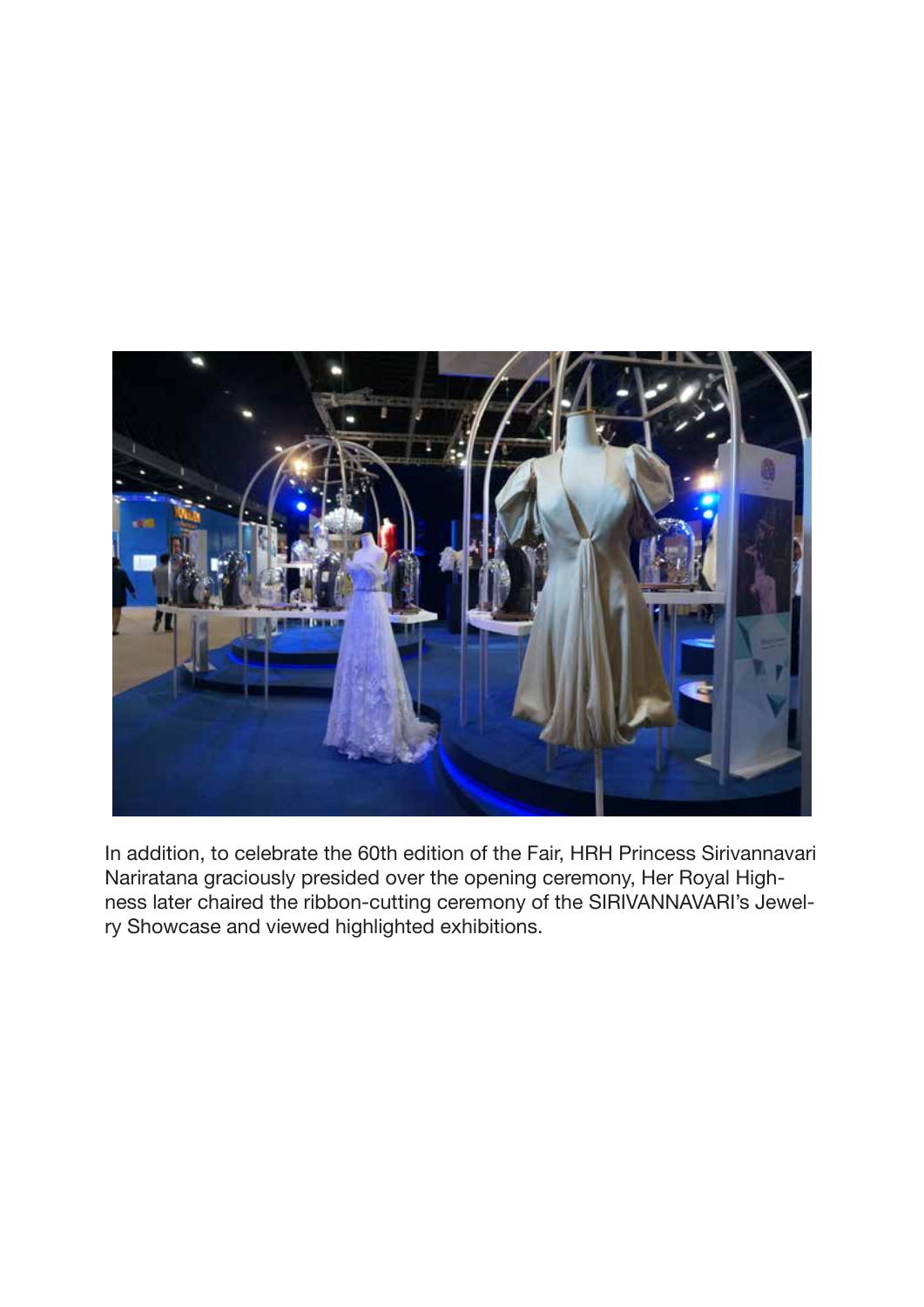

Also available on view were jewelry items made specially for the spotlighted niche markets and jewelry crafted by SMEs from reputed districts across Thailand. Entitled the Niche Showcase and the New Faces, the two exhibition featured five categories of jewelry to eye on: The Moment – jewelry for special occasions such as jewelry for wedding ceremonies and anniversaries; Metro Men – the emerging jewelry products for metrosexual stylish men; Heritage & Craftsmanship – for art and craft connoisseurs inspired by elaborate original techniques, historical and cultural values; Spiritual Power – jewelry for spirituality, supernatural beliefs, amulets, soul protections and morale-boosting gems; and Beyond Jewelry – lifestyle products and home décor items decorated with gemstones, ornamental jewelry, and metals", said DITP's Director General.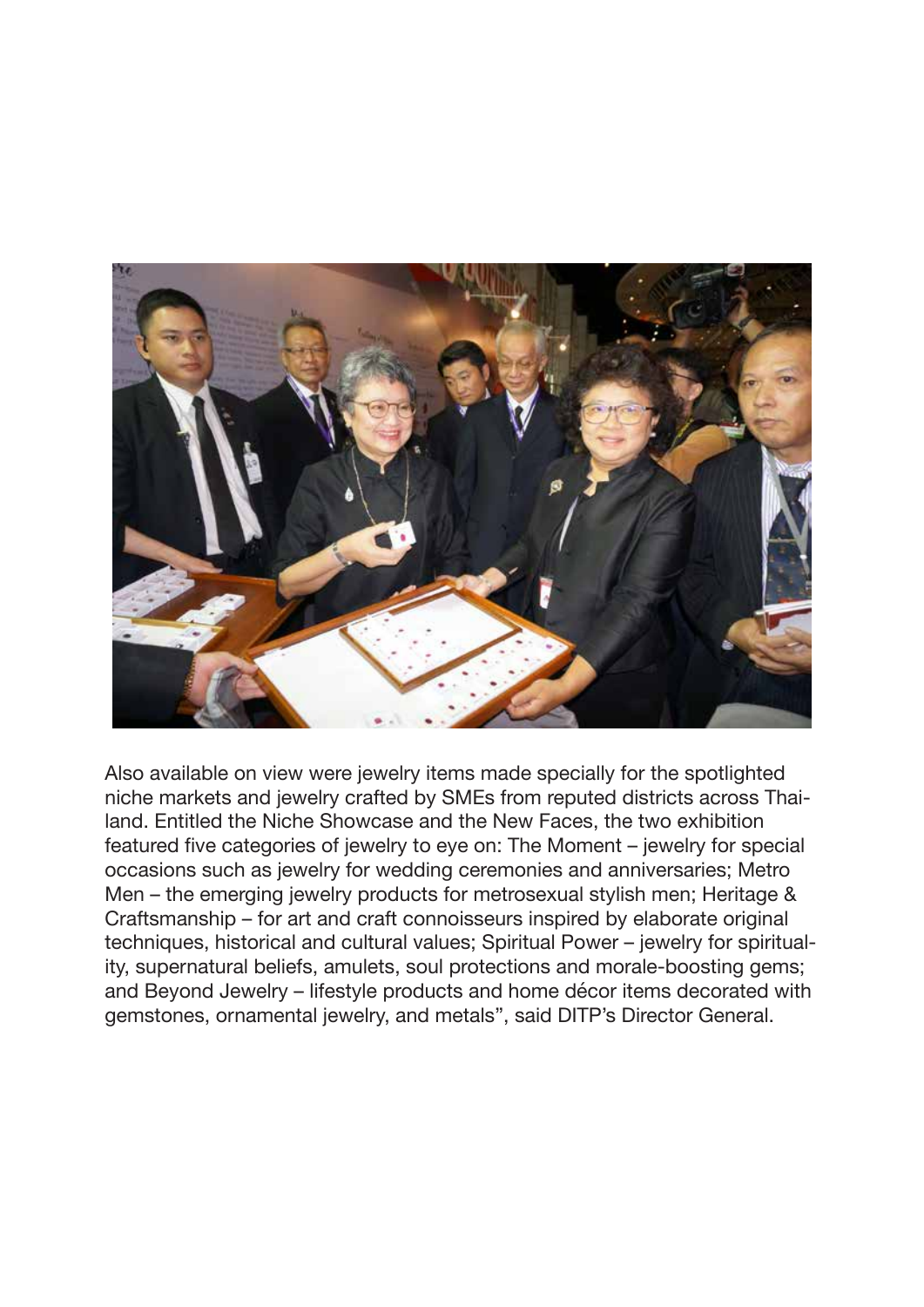

 Furthermore, Bangkok Gems and Jewelry Fair also featured a kick-off public relations campaign in promoting the World Ruby Forum, to be held in Bangkok in November 4, 2017 jointly organized by DITP, the Gem and Jewelry Institute of Thailand (GIT), Asian Institute of Gemological Sciences (AIGS), and Jewelry Trade Center (JTC). On display were the awarded most beautiful rubies from 2 main categories: unheated ruby and heated ruby where winners received trophies and certificates of HRH Princess Chulabhorn Walailak.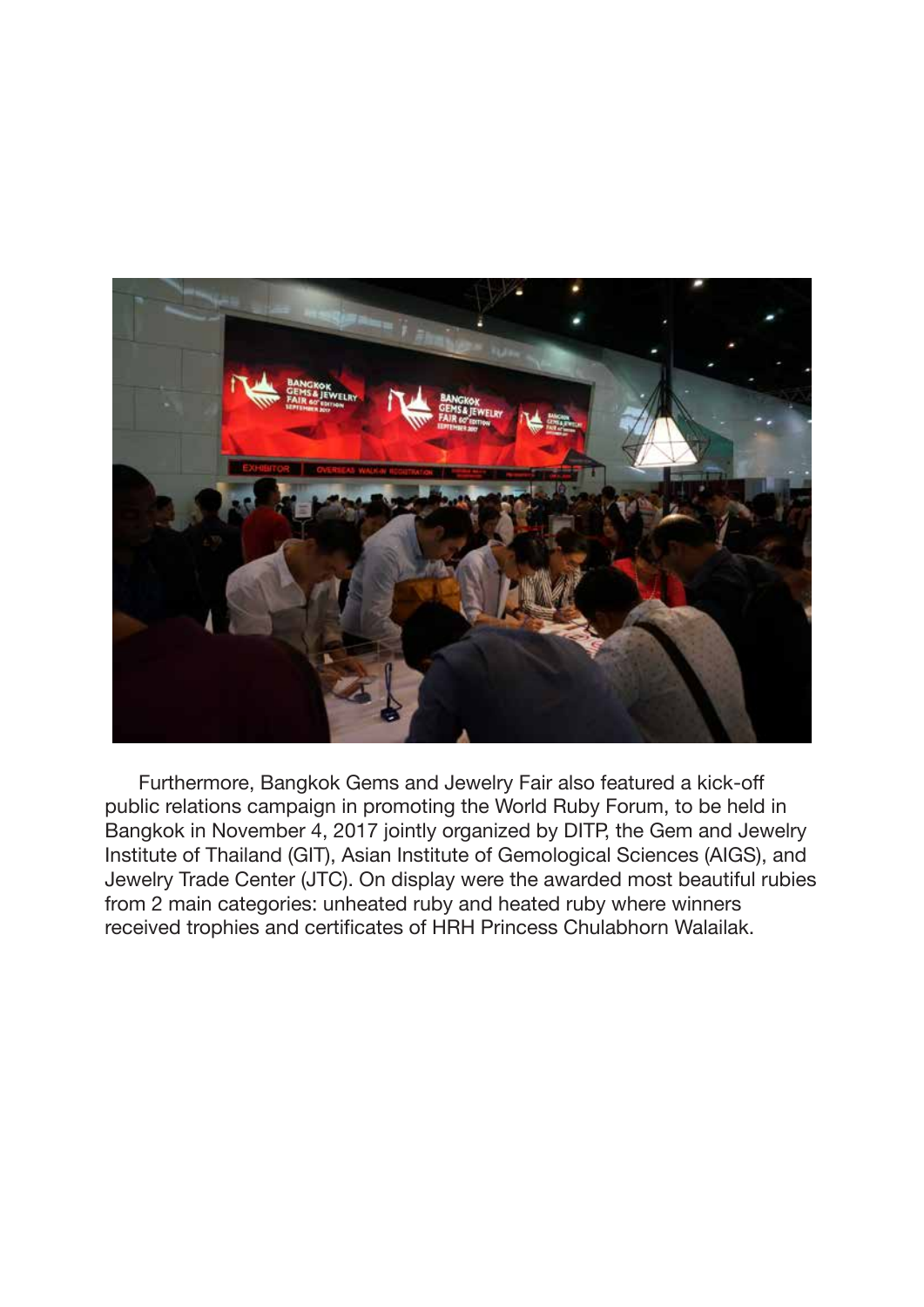

 Some of the additional seminars, organized by the New Academy Economy (NEA) included Jewelry Design and Market Trend in Japan, Let's Know Diamond Standard, Digital Marketing Equipment, Hallmark, strategies and techniques in penetrating European market. Plus on-site gemological lab services from (GIT) and other world's leading gemological institutes.

 The 61st Bangkok Gems & Jewelry Fair will take place during February 21-25, 2018 at Challenger Hall 1-3, IMPACT Muang Thong Thani. Interested companies can now secure their exhibiting space by contacting DITP Call Center 1169 or visit www.bkkgems.com.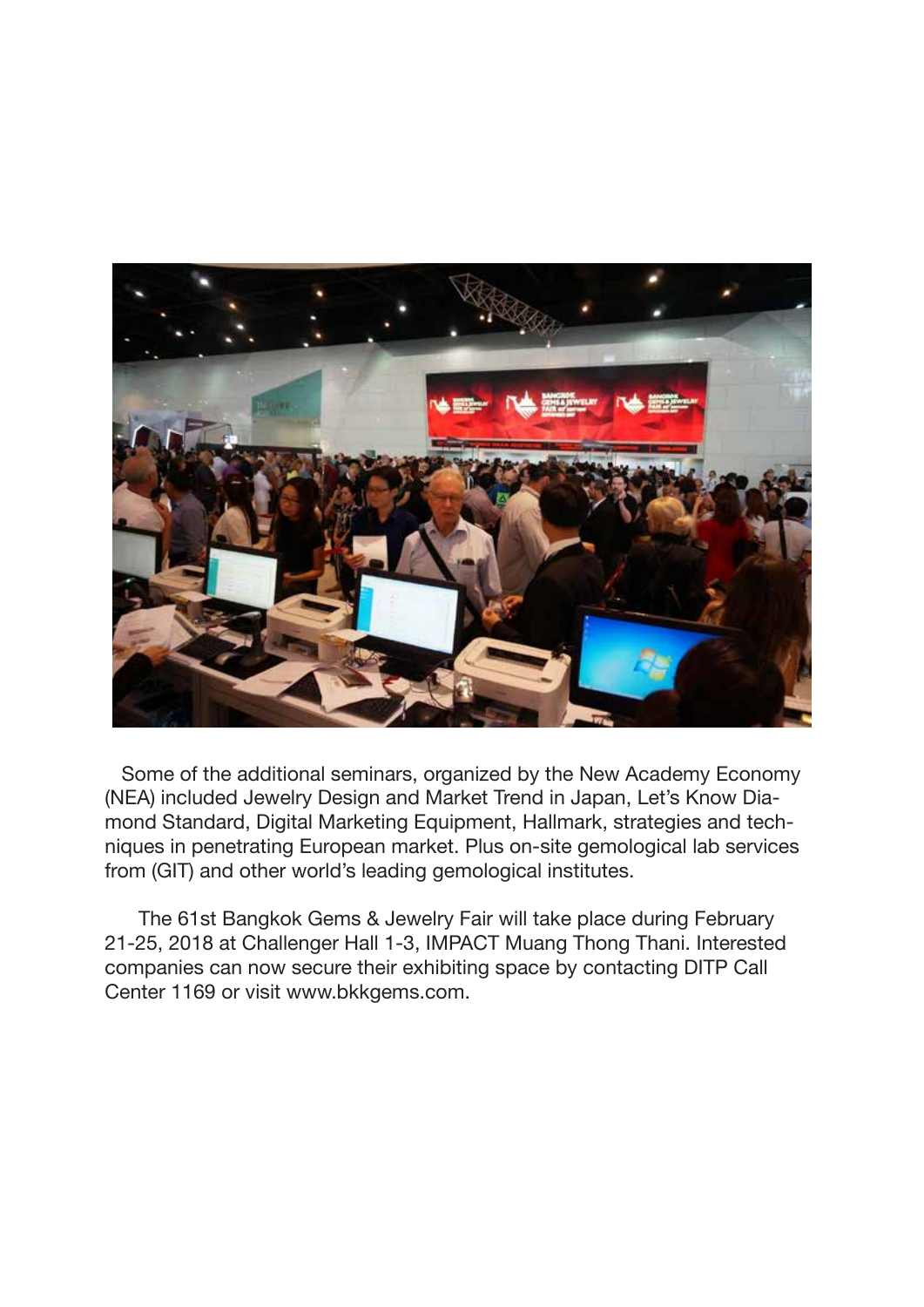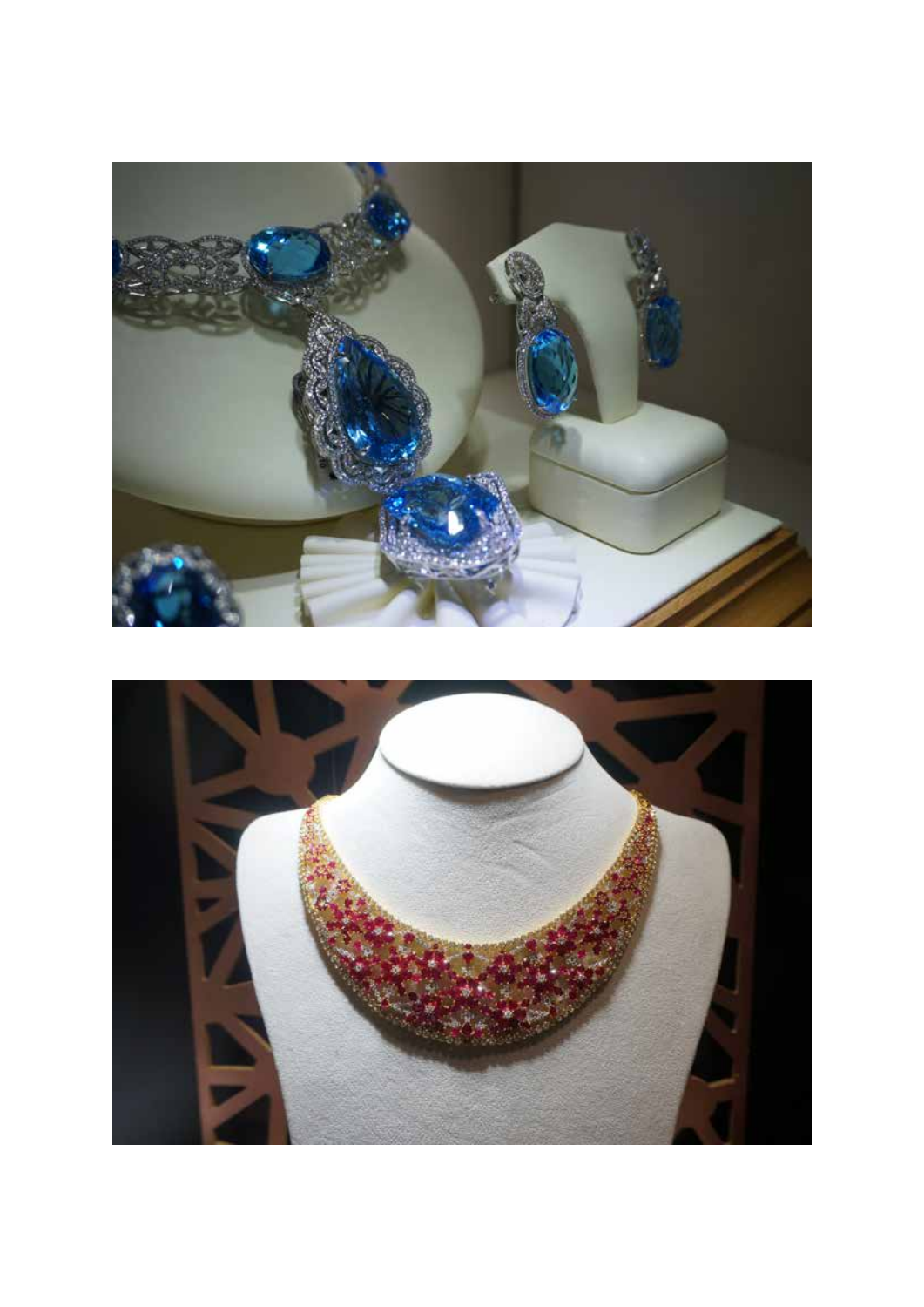

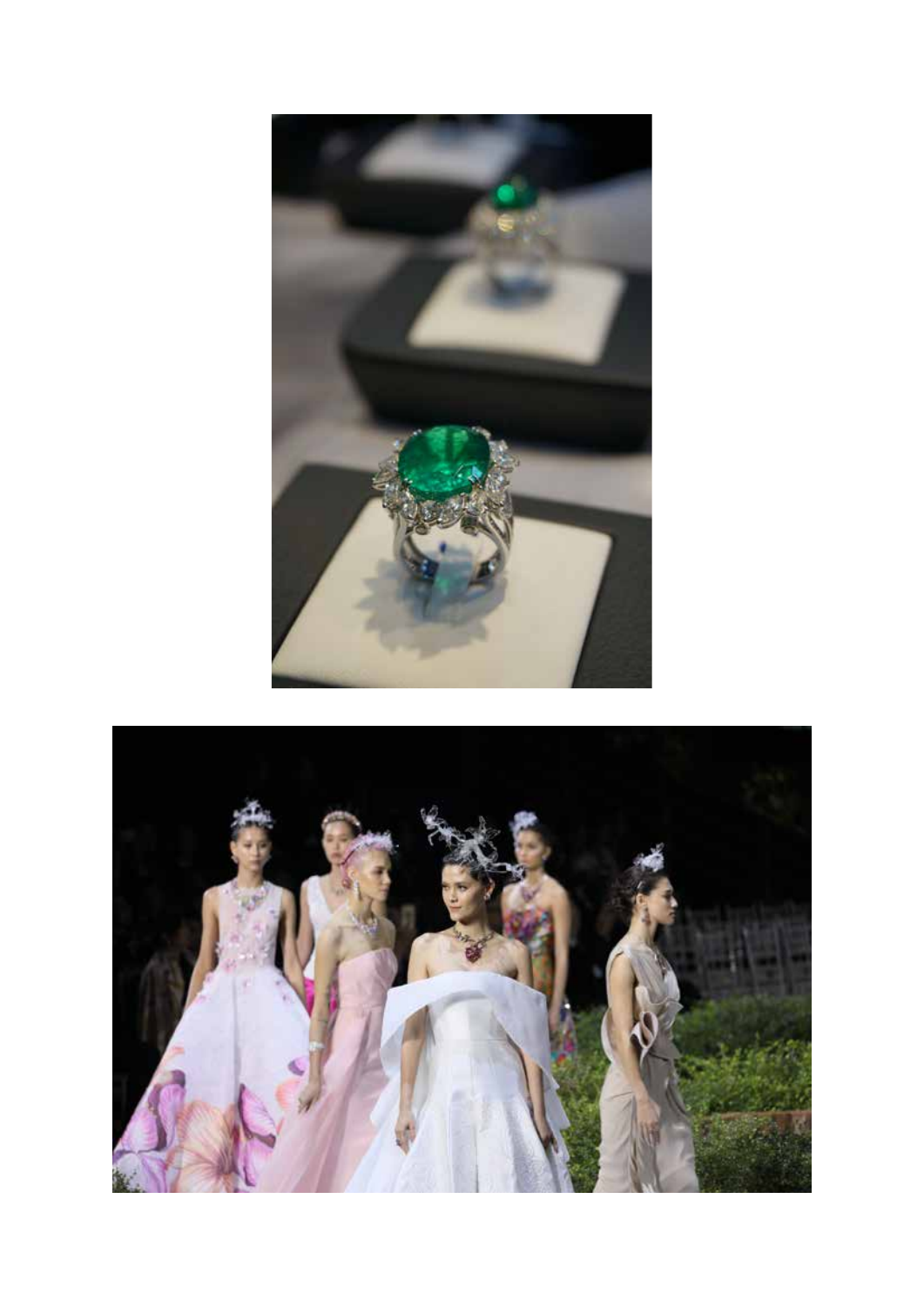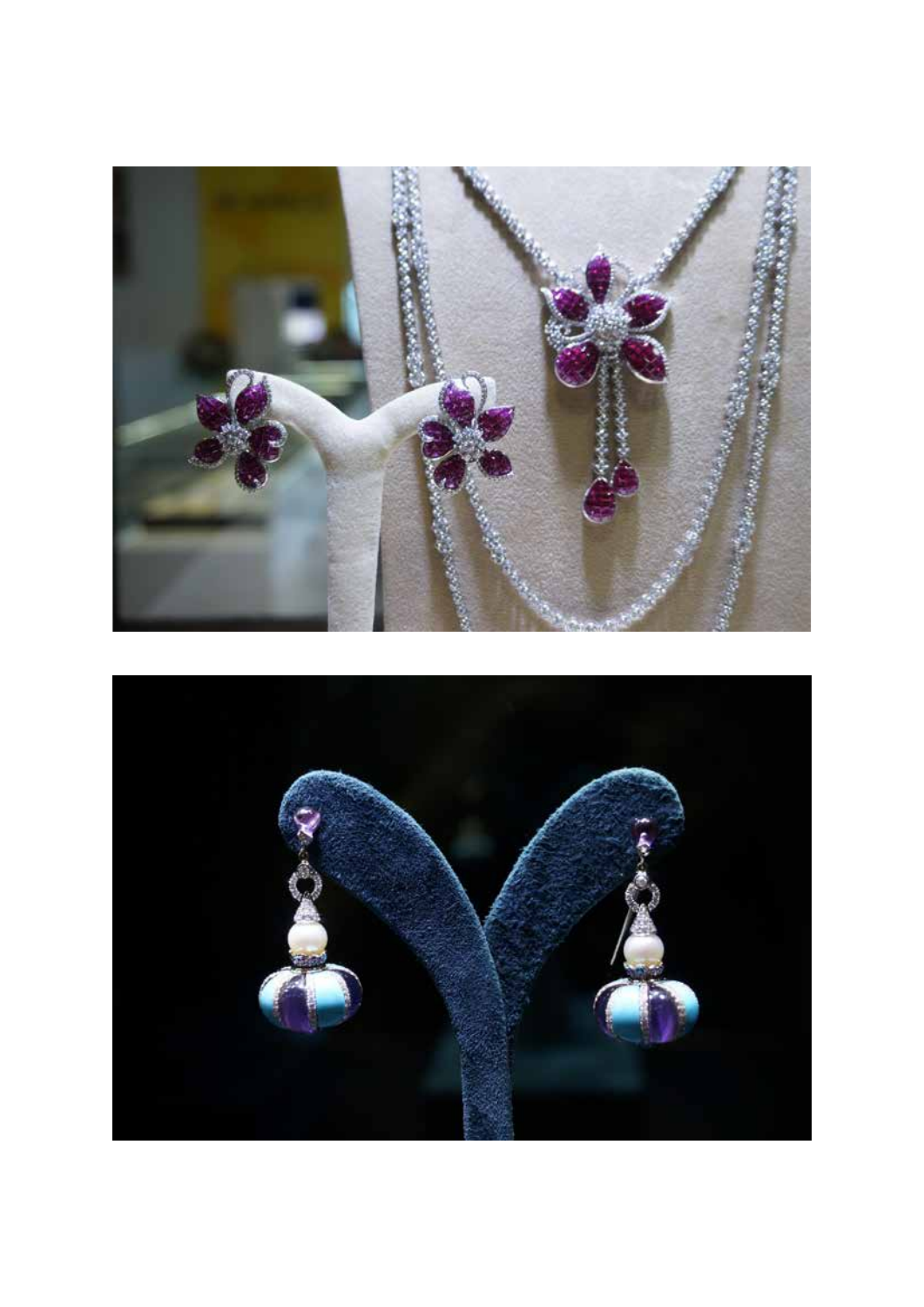

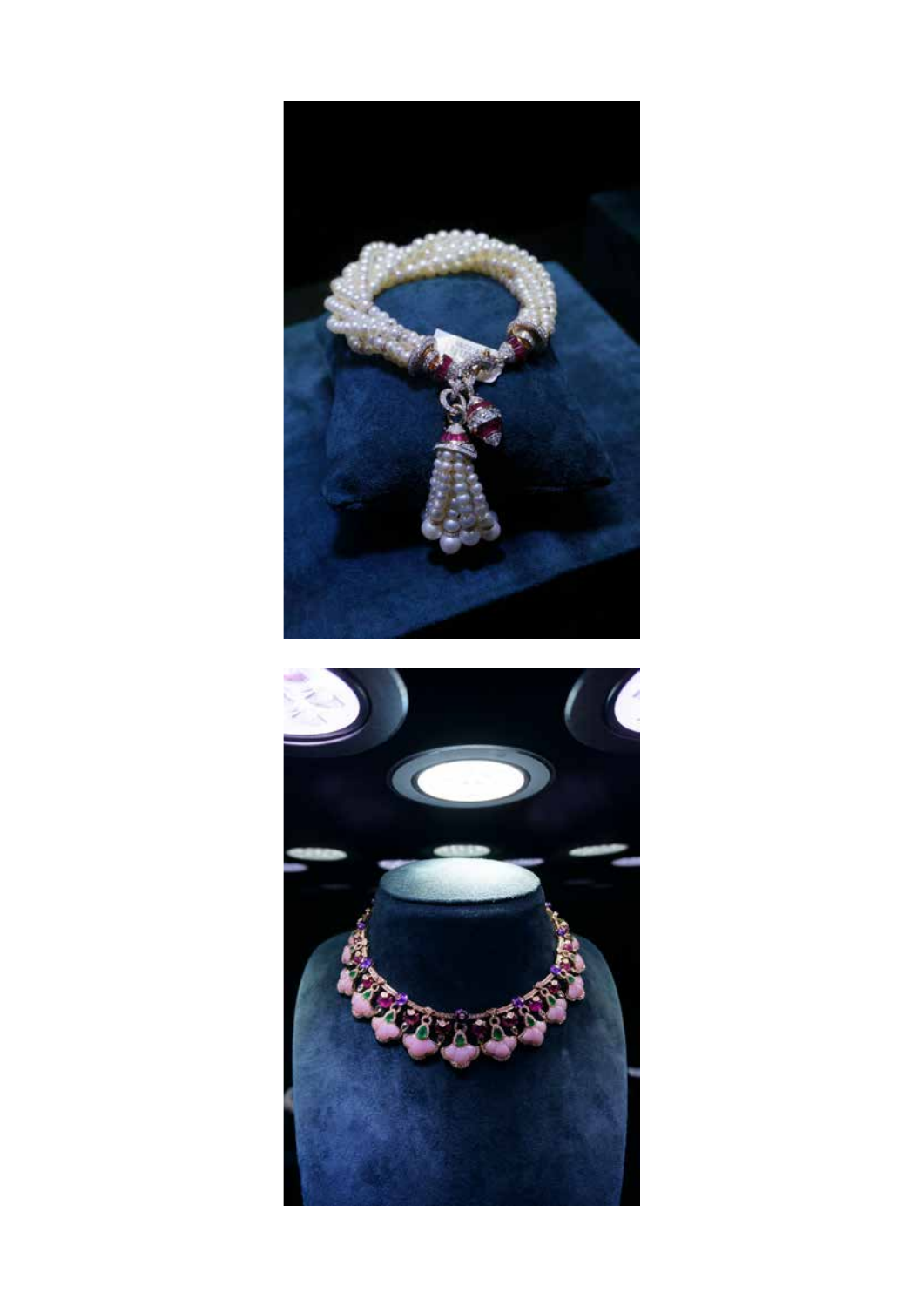

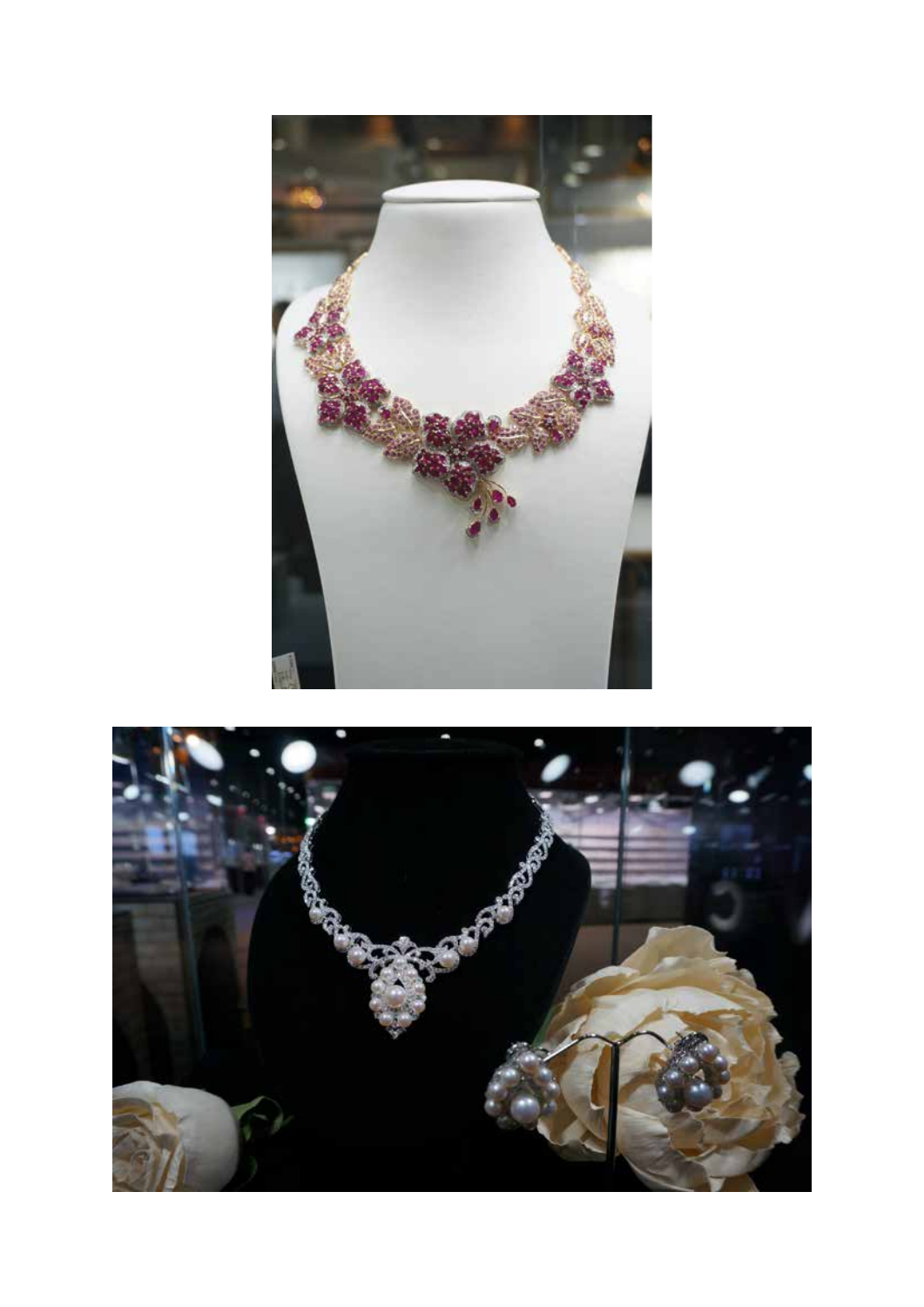